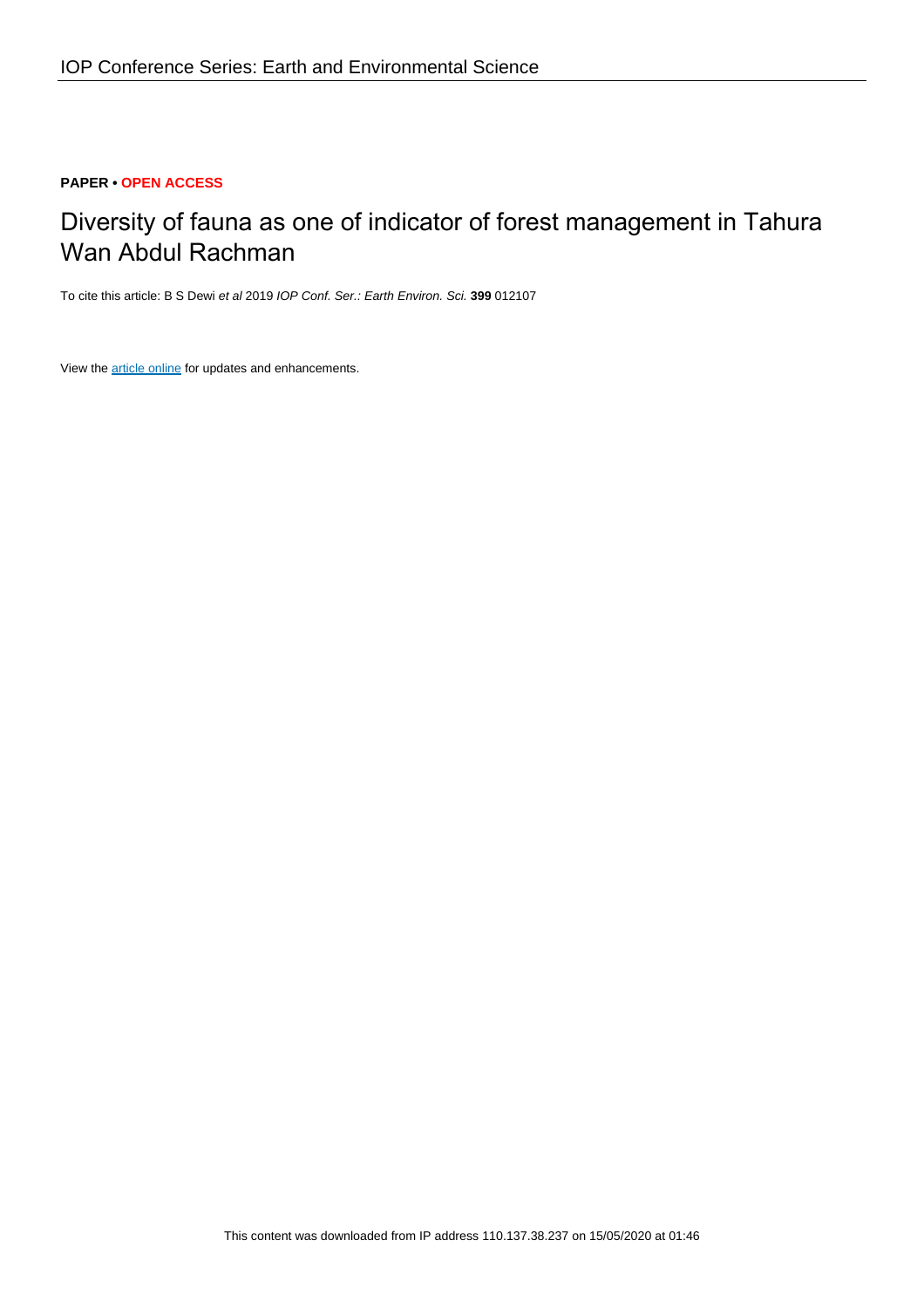IOP Conf. Series: Earth and Environmental Science **399** (2019) 012107 doi:10.1088/1755-1315/399/1/012107

## **Diversity of fauna as one of indicator of forest management in Tahura Wan Abdul Rachman**

## **B** S Dewi<sup>1,4</sup>, S P Harianto<sup>1</sup>, I G Febryano<sup>1</sup>, D I Rahmawati<sup>1</sup> and N Dewara<sup>1</sup>, N **Tokita2 , S Koike3**

IOP Publishing

<sup>1</sup><sup>,</sup>Forestry Department, Faculty of Agriculture, University of Lampung, Indonesia <sup>2</sup> Nippon Veterinary and Life Science University, Musashino Shi, Tokyo, Japan 3.Tokyo University of Agriculture and Technology, Fuchu Shi, Tokyo, Japan

E-mail: bainahsariwicaksono12@gmail.com

**Abstract.**Taman Hutan Raya Wan Abdul Rachman (Tahura WAR) is located at Lampung Province, Indonesia. University of Lampung as the state university has mandatory around 1.134 hectare to manage from Tahura WAR as Forest Education. Research has been done in this area. The purpose of the research is identifying biodiversity of fauna in Forest Education of University of Lampung at Tahura WAR. The research has been done from March to May 2018 (dry season) and October to December 2018 (rainy season). Each month collected data was consisted of six days observation. The method of the research is using traps, it is to lay the traps on the surface of soil by plastic bucket, with 72 traps at different location that separated by study site. The research result were found big black ants, small black ants, mosquitoes, millipedes, crickets, spiders, termites, snails, glomerides, small red ants, big red ants, frogs, small scorpion, caterpillar and dung beetle. Diversity Index of Shannon Wienner classified Tahura WAR as moderate which indicate the forest has good maintain as the aspect of ecology and the aspect of sustained of forest.

**Keywords:** Tahura WAR, Forest Education, diversity fauna, trap.

#### **1. Intruduction**

Indonesia is one of the centers of world biodiversity and is known as a megabiodiversity country. This high biodiversity is natural richness that can provide versatile benefits and has vital and strategic benefits, as the basic capital of national development and is the lungs of the world that are absolutely needed both in present and future [1]. In addition, Indonesia is an archipelago that has a wide range that varies, from the narrow to the broad, from the flat, hilly and mountainous, where the flora, fauna and microbial life are very diverse.

Based on the description of the biogeographic region, Indonesia has a very important and strategic position in terms of richness and diversity of plant species and their ecosystems. Data [2] estimates that there are 38,000 plant species (55% endemic) in Indonesia, while for the diversity of vertebrate animals including 515 types of mammals (39% endemic), 511 species of reptiles (30% endemic), 1531 species



Content from this work may be used under the terms of theCreative Commons Attribution 3.0 licence. Any further distribution of this work must maintain attribution to the author(s) and the title of the work, journal citation and DOI. Published under licence by IOP Publishing Ltd

<sup>4</sup> To whom any correspondence should be addressed (bainahsariwicaksono12@gmail.com)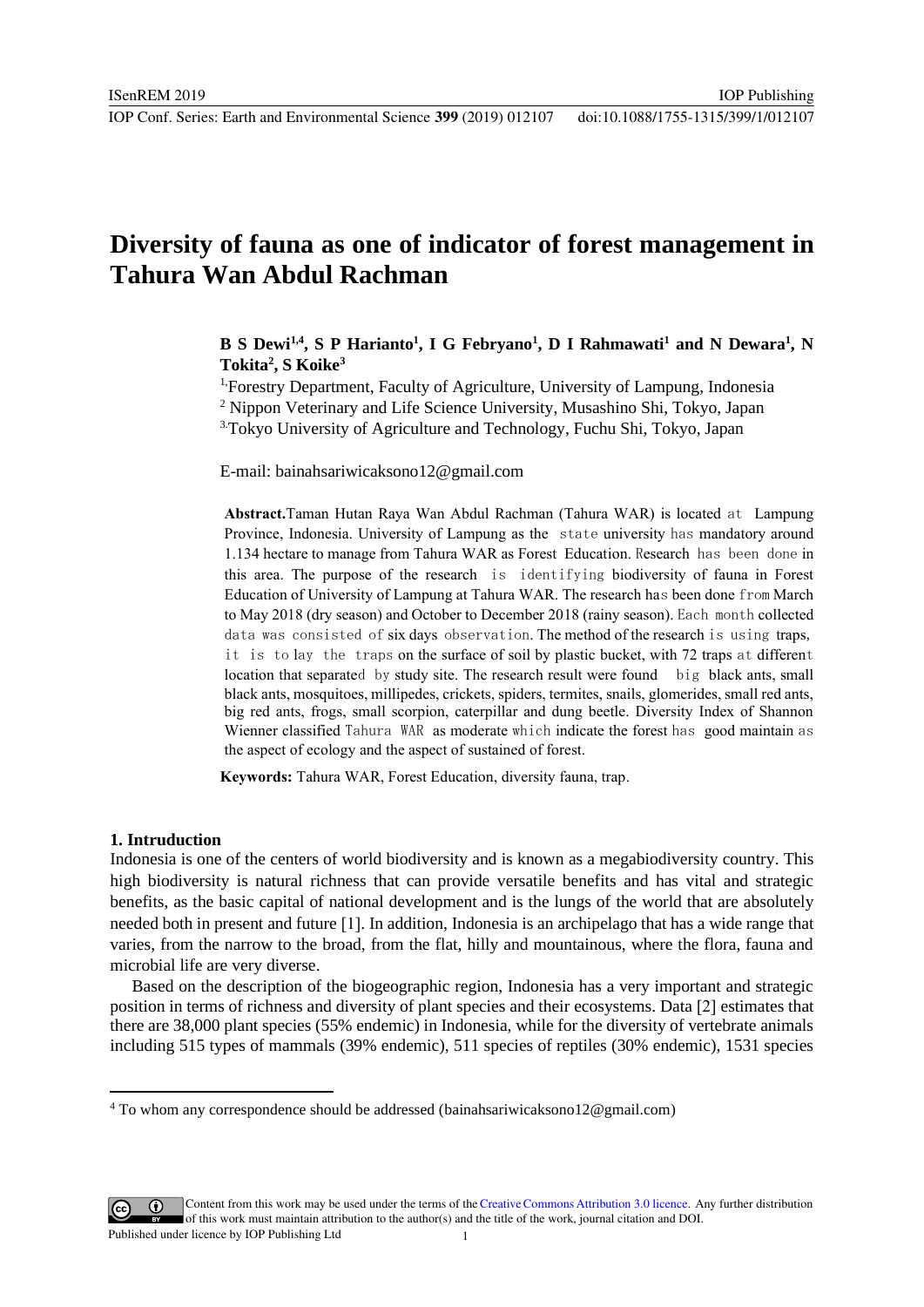| ISenREM 2019                                                        | <b>IOP</b> Publishing              |
|---------------------------------------------------------------------|------------------------------------|
| IOP Conf. Series: Earth and Environmental Science 399 (2019) 012107 | doi:10.1088/1755-1315/399/1/012107 |

of birds (20% endemic) and 270 amphibian types (40% endemic). One place where there is still a high diversity of fauna is in Tahura WAR in utilization blocks and protected blocks.

Forest Park (Tahura) is one of the conservation forests that has a function as a natural conservation area for the purpose of collection of natural and artificial plants and animals, native or non-native, which are used for research, science, education to support cultivation, culture, tourism, and recreation [3]; [4]. Tahura is also an area of life support system, especially in regulating the water system, maintaining soil fertility, preventing erosion, maintaining the balance of microclimate, and preserving biodiversity. Therefore, this study was conducted to determine the biodiversity of fauna in the Forest of Lampung University Education in Tahura WAR.

## **2.1. Research methods**

## *2.1. Time and location research*

Data collection for 6 days is carried out from March to May 2018 (dry season) and October to December 2018 (rainy season) in the Utilization Block and Protection Block in Integrated conservation education forest (ICEF) of Lampung Universityin Tahura WAR. Tools that are pens, tallysheets, buckets, hoes, wire, plastic cups, cameras, and materials consist of feces and air. The map of the research location is presented in figure 1 and figure 2



**Figure 1**. Map of research location at Utilization Block of ICEF Lampung Universityin Tahura [5].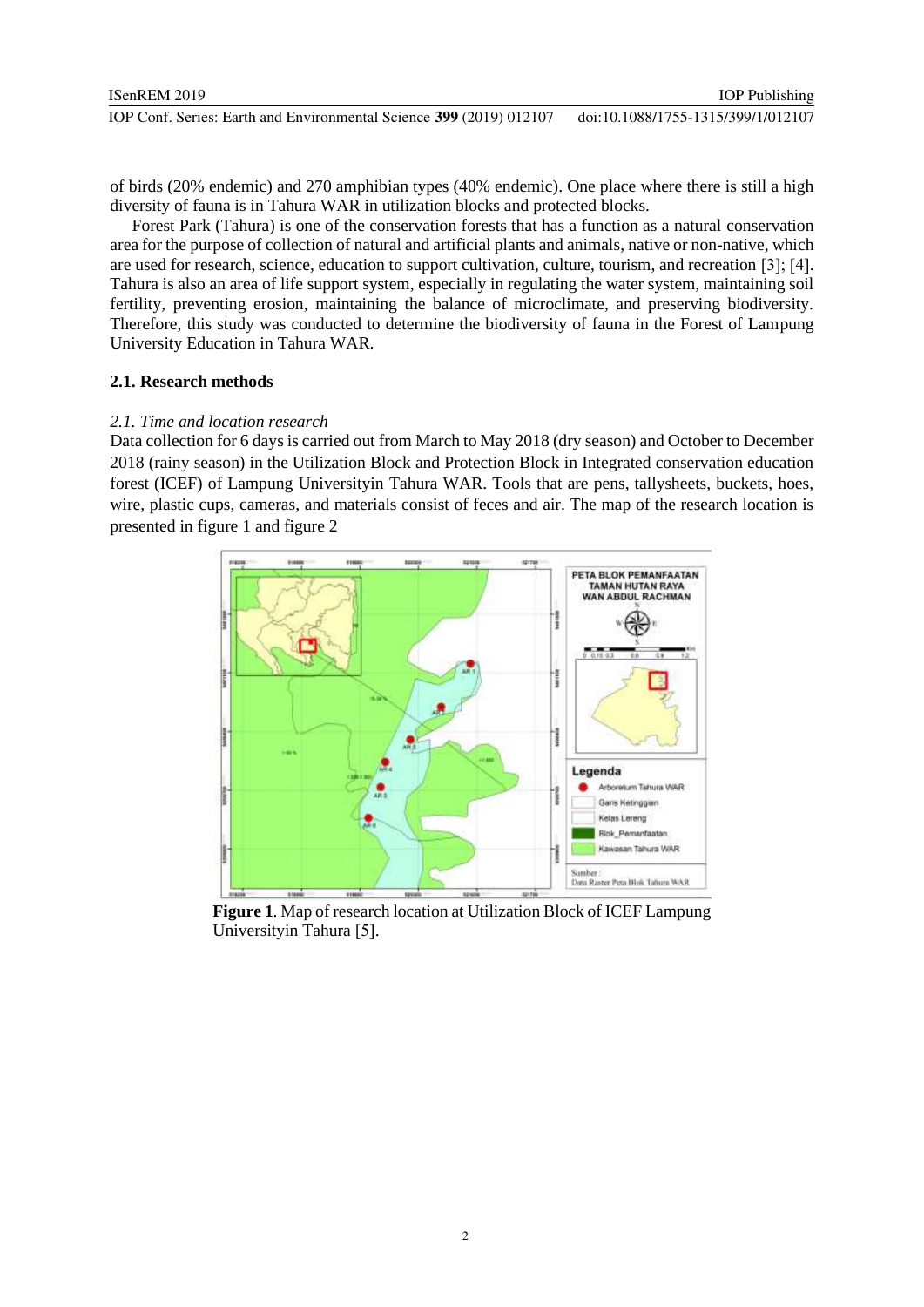IOP Conf. Series: Earth and Environmental Science **399** (2019) 012107 doi:10.1088/1755-1315/399/1/012107



**Figure 2**. Map of research location at Protected Block of ICEF Lampung University in Tahura [5].

#### *2.2 Methods for research*

The method used is the trap method with deer stool bait, because the stool is easily obtained in the Tahura WAR area. The trap is made by connecting a plastic cup in the middle of the bucket mouth that is given dirt (on average weighing 20 g), then a plastic bucket filled with 150 ml of water. The trap is assembled until the surface of the bucket is parallel to the soil ground [6].

Species diversity is calculated using the Shannon-Wienner Index [7]; [1]; [8]; [9] with the formula as following:

$$
H' = -\sum_{i=1}^{n} Pi \ln Pi \, where, Pi = \frac{ni}{N}
$$

Explanation:

- H' = diversity index Shannon-Wienner
- $ni = total of individual species 1.$
- $N =$ individual number all types

The criteria for the Shannon-Wienner (H ') diversity index are as follows:

 $H' \leq 1$  = low diversity  $1 \leq H' \leq 3$  = moderate diversity

 $H' \ge 3$  = high diversity

Evenness index is obtained using a formula [10]:  $J=\frac{H\prime}{H\,M}$  $\frac{Ht}{H Max}$  or  $-\sum \frac{pi \ln pi}{\ln s}$ Explanation: H' = diversity index Shannon-Wienner  $J =$  Equity index

 $S =$  total spesies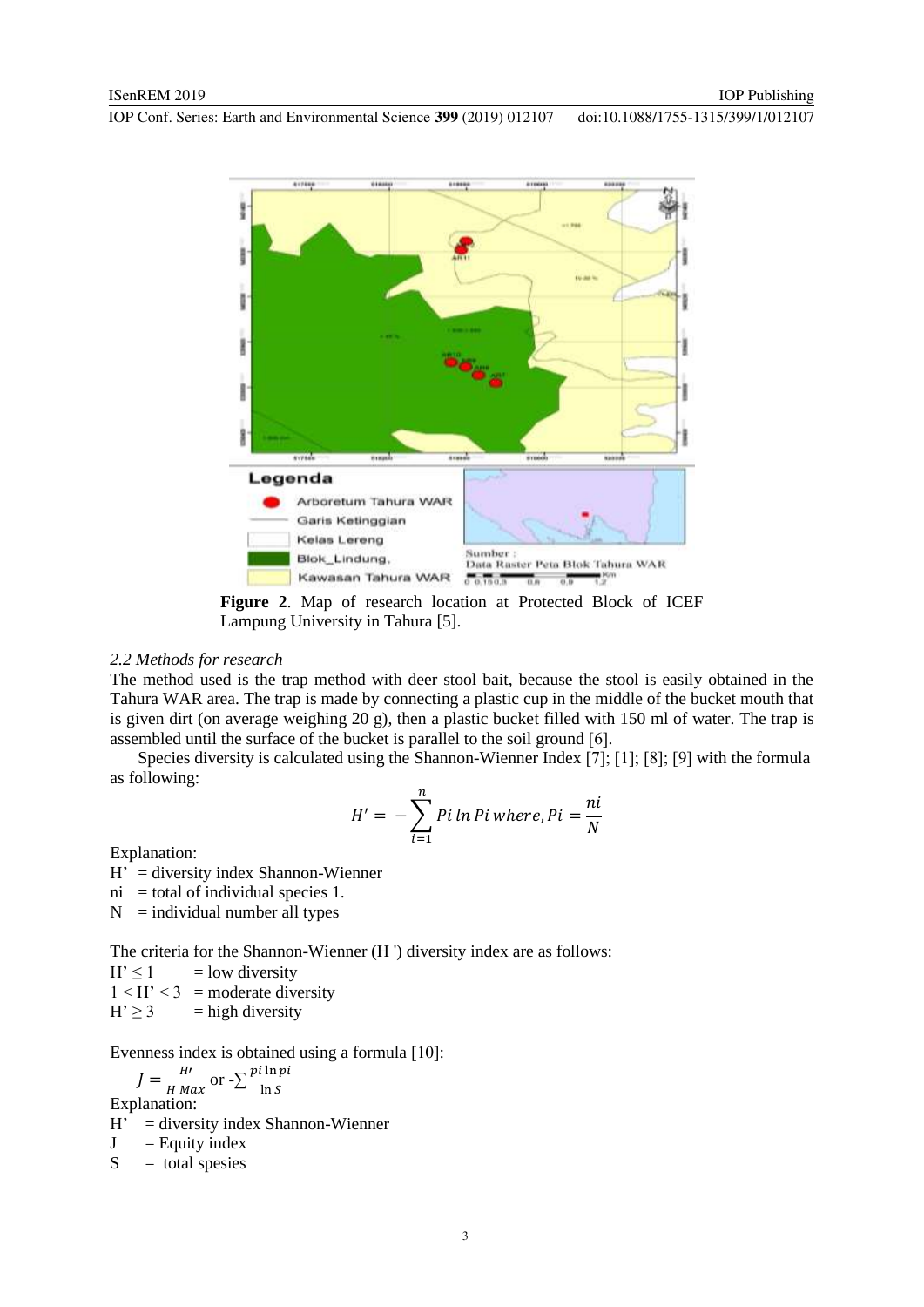IOP Publishing

Equity index criteria (J):  $0 < J \le 0.5$  = Depressed community  $0.5 < J \leq 0.75$  = Labile community  $0.75 < J \le 1$  = Stable community

The abundance of a type of dung beetle in a particular area can be calculated using the formula [11].

$$
e = \frac{H}{LogS}
$$

Explanation:

 $e =$ abundance index

 $H =$  diversity index

 $S =$  total spesies

## **3. Result and discussion**

#### *3.1 Diversity of Fauna species in the Utilization Block*

The diversity of fauna species in March-May 2018 and October-November 2018 found 16 species of fauna consisting of large black ants, small black ants, large red ants, small red ants, spiders, mosquitoes, glomerides and so on. Data on fauna diversity are presented in table 1.

| N <sub>0</sub> | <b>Month</b> | <b>Total Species</b> | Number of<br><b>Individuals</b> | Hi   |      | E    |
|----------------|--------------|----------------------|---------------------------------|------|------|------|
|                | March        | 14                   | 247                             | 1,82 | 2,36 | 0,69 |
| 2              | April        | 14                   | 318                             | 1,66 | 2,22 | 0,63 |
|                | May          | 13                   | 307                             | 1,61 | 2,10 | 0,63 |
| 4              | October      | 16                   | 578                             | 1,51 | 2,36 | 0,72 |
|                | November     | 14                   | 265                             | 1,91 | 2,33 | 0,67 |
| 6              | December     | 14                   | 311                             | 1.77 | 2,22 | 0,54 |

**Table 1.** Diversity of Fauna species in the Utilization Block.

Note: Hi =....Hi or H'?;  $R =$ ....;  $E =$ .....

The highest diversity of fauna in October 2018 with the number of species found was 16 species and 578 individuals. The species most commonly found are large black pseudo. This is because ants can adapt well to their environment. The species that are the least found are rats. The diversity index in this month belongs to the medium category. This can prove that the fauna population within the Utilization Block can still maintain its population even though there are many disturbances from other components, and the existing forest is still in good condition and must be maintained therefore the fauna habitat is not disturbed. Diversity index can also be used to measure community stability. Community stability is the ability to keep conditions stable even though there are disruptions to their components.

The evenness of fauna in October 2018 was classified as a stable community with a value of 2.36. The species density index indicates the stability of a community. The smaller the evenness index value of species, the spread of species is not evenly distributed, meaning that in this community there is no dominating species therefore it is probably no competition in finding a need for life. Richness of fauna species is included in low species richness with a value of 0.72. Low species richness indicates that the existing species are not evenly distributed in the habitat, only a few species of fauna are found.

The lowest diversity of fauna species in May 2018 with the number of species found as many as 13 species with 307 individuals. The diversity index this month is in the medium category with a value of 1.66. This shows that the diversity of the population in it is still relatively good and the condition of the surrounding forest is also classified as good. Evenness index value is equal to 2, 10 which includes the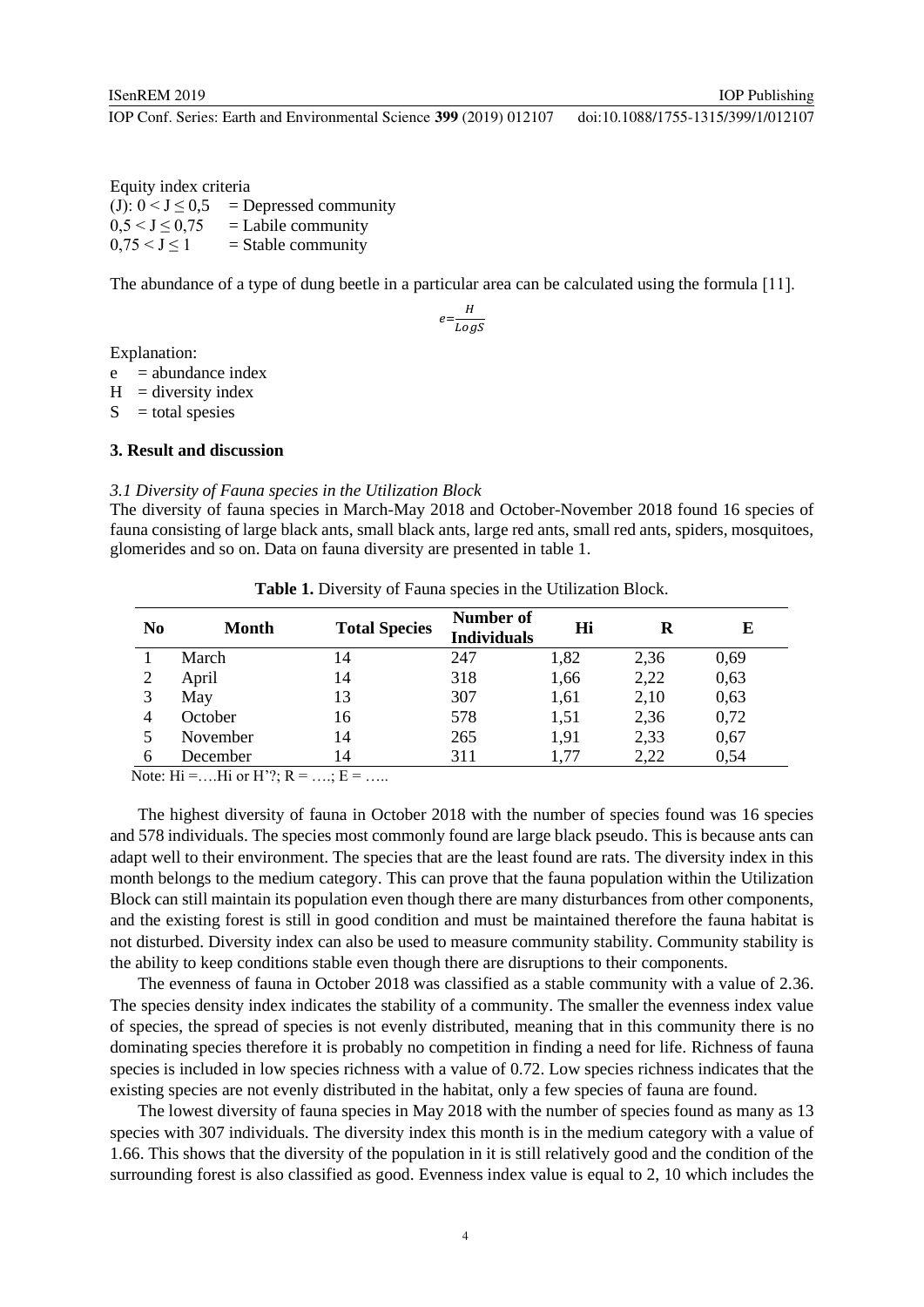| ISenREM 2019                                                        | <b>IOP</b> Publishing              |
|---------------------------------------------------------------------|------------------------------------|
| IOP Conf. Series: Earth and Environmental Science 399 (2019) 012107 | doi:10.1088/1755-1315/399/1/012107 |

stable community. This means that the population in it is still stable and even. The richness index value is included in the low category, this is because the number of species found is not proportional to the number of individuals that exist. This means that species richness is still low for the number of individuals with high values.

### *3.2 Fauna diversity in the Protection Block Tahura WAR.*

The most common species are 16 species. Species found are large black ants, small black ants, large red ants, small red ants, spiders, flexible and so on. Data on fauna diversity in Blok Protected are presented in table 2.

| Month    | Total                         | Number of                           | $\mathbf{H}^*$    |      | E    |      |
|----------|-------------------------------|-------------------------------------|-------------------|------|------|------|
|          |                               |                                     |                   |      |      |      |
|          |                               |                                     |                   |      |      |      |
| April    | 14                            | 351                                 | 1,49              | 2,22 | 0,53 |      |
| May      | 15                            | 356                                 | 1,53              | 2,21 | 0,55 |      |
| October  | 15                            | 304                                 | 2,00              | 2,27 | 0,67 |      |
| November | 14                            | 301                                 | 2,02              | 2,28 | 0,67 |      |
| December | 14                            | 292                                 | 1,87              | 2,29 | 0,64 |      |
|          | March<br>$- - -$<br>_________ | <b>Species</b><br>14<br>_ _ _ _ _ _ | individual<br>355 | 1,45 | 2,21 | 0,53 |

**Table 2**. Fauna diversity in the Protection Block Tahura WAR*.*

Note: Hi =....H' or Hi ..see Table 2 ?;  $R =$ ....;  $E =$ .....

The highest species diversity occurred in November with a value of 2.02. Higher diversity on average occurs at the end of the year, ie from October to December compared to the beginning of the year. At the end of the year diversity tends to be low. The lowest diversity occurs in March. This is because the dry season is the beginning of the year, while at the end of the year is the rainy season. This is supported by [12] statement that the factors that influence the value of species diversity (H ') are environmental conditions, weather, number of species and distribution of individuals in each type. Species diversity is defined as the number of species and their respective abundance in an area [13]. Species diversity can describe stability in a community, which means the ability to keep conditions stable.

Average type of richness index is moderate. The highest species richness occurred in December with a value of 2.29. Richness types have different values, but the difference is not significant. This is because Tahura WAR has been used as an educational forest and is also used by the surrounding community, therefore the location is disrupted by human activities. In addition, the land cover has begun to decrease. Nevertheless the place is not classified as severely damaged because there are still many fauna species. A decreased habitat is severely damaged if no species are found. This is in line with [14] study that habitats that are in good condition and far from human disturbances have many species.

The average species evenness index is labile, but the highest evenness occurs in October and November with a value of 0.67. The smaller the evenness index value of species, the spread of species is not evenly distributed, its mean that in this community there is no dominating species therefore there is probably no competition in finding a need for life. This is supported by [13] that if  $0.50 \leq E \leq 0.75$  the community community is declared stable.

The 15 species found consist of large black ants, small black ants, mosquitoes, millipedes, crickets, spiders, termites, snails, glomerides, small red ants, large red ants, frogs, small scorpions, caterpillars and dung beetles. Large black ants are the most found fauna compared to other fauna. Every month more than 100 ants are found different from other animals found in less than 100 individuals. This is because ants are easily adapted fauna, besides ants are insects that form regular colonies therefore in a habitat many ants can be found at once. in line with [15]; [16] that ants have regular colonies and are divided